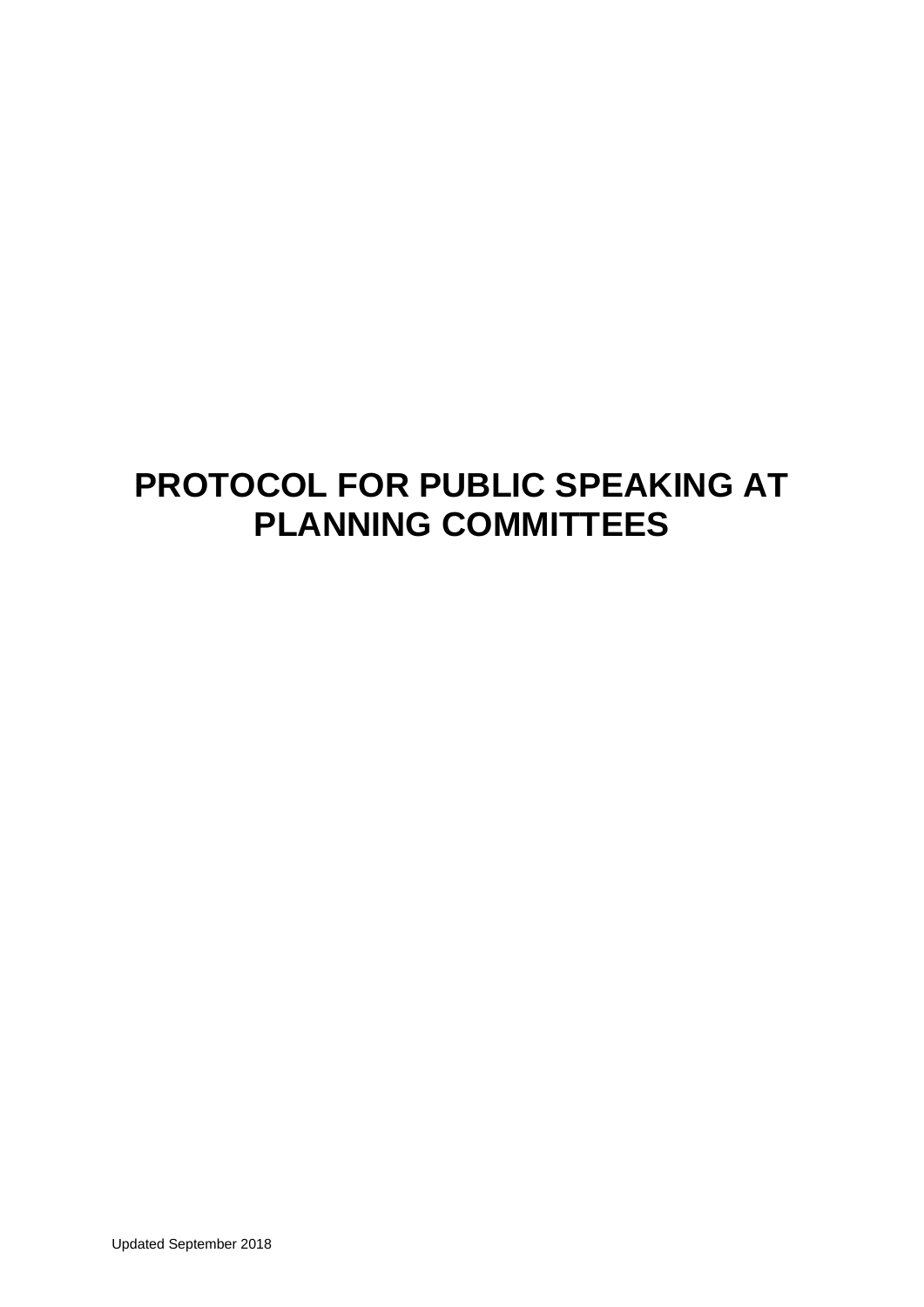## **Protocol For Public Speaking At Planning Committees**

Kirklees Council has two Planning Sub Committees, each meeting on a 4 weekly cycle. The Planning Sub Committee (Heavy Woollen Area) usually meets in Dewsbury Town Hall, the Planning Sub Committee (Huddersfield Area) usually meets in Huddersfield Town Hall and a Strategic Committee which meets on a 4 week cycle. The meetings commence at 1.00pm. Both venues have public seating areas, where members of the public are able to observe how the decisions on planning applications are made.

Less than 10% of all planning applications are decided at Planning Committee. Most are determined by Officers within a delegation scheme as agreed by the Council. However, the applications that are decided by Councillors are usually the most contentious, often relating to large development sites, or proposals that have attracted a lot of public interest. Members of the public are able to address the Planning Committee - on any application which they are to consider in order to present their own views on the application. Applicants for planning permission and/or their representatives are also allowed to present their views to the Planning Committee.

Any members of the public who wish to speak at the meeting must register to speak no later than 5.00pm (for phone requests) or 11:59pm (for email requests) 3 days before committee.

If you have registered to speak at a Planning Committee, please aim to arrive by 12.45pm in order to confirm your attendance before the meeting begins. The Town Hall Reception staff will be able to direct you to where the meeting is being held.

The Governance Officer present at the meeting will ask to know your name, the application on which you wish to speak and the capacity in which you will be speaking. You should not normally circulate documents to the Planning Committee in support of your presentation that you have not previously made available to the planning case officer responsible for the relevant planning application at least 48 hours before the start of the Planning Committee/meeting (eg for meetings commencing at 1pm on Thursdays, the deadline for receipt of additional documents/information etc will be 1pm on the previous Tuesday). This is because all parties may not have time adequately to respond to and address the issues raised in those submissions. In particular, members of the committee are unlikely to be able to give proper consideration to the matters raised and officers are unlikely to be able to provide considered advice on any material considerations.

### **Procedure for the Meeting**

- The committee which deals with major applications is the Strategic Committee, which is borough wide.
- The Chair will begin the meeting at 1.00pm. There will be a number of constitutional items on the agenda that will be dealt with first. The Planning Committee will then progress to consider the schedule of Planning Applications.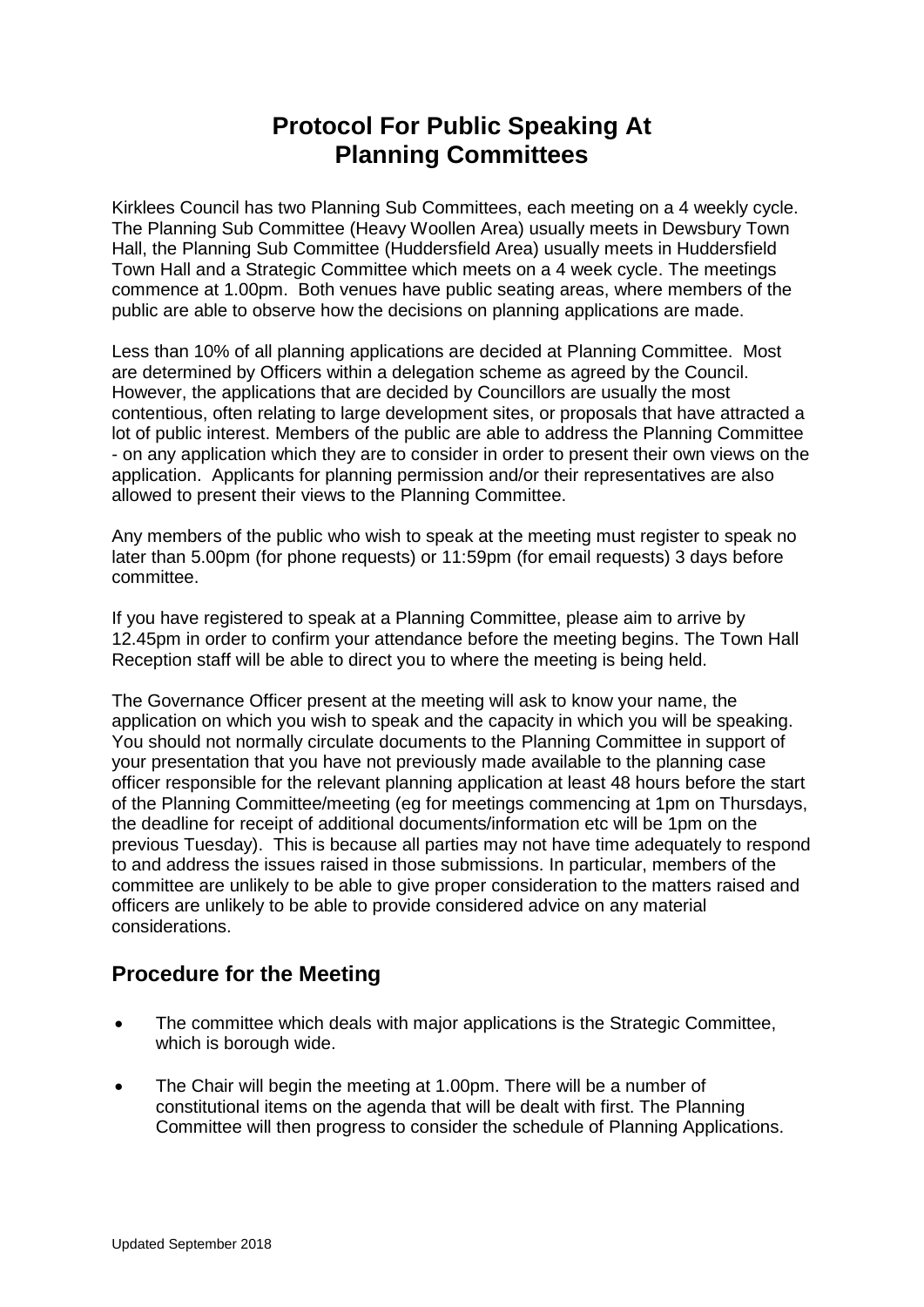- At the beginning of each application the Chair will indicate which application is to be dealt with. The Planning Officer will make a short presentation and propose their recommendation. Chair will then invite members of the public who have registered to speak to address the Planning Committee. The Chair will have a list of speakers who have indicated that they want to comment on the application, and he/she will call your name at the appropriate time. Local residents and objectors will be called to speak first, followed by any other interested parties, for example, applicants or their agents.
- Your case should be concisely made, concentrating on the 'planning' issues that the Members of the Planning Committee can take into account. Planning Issues include:
	- *The planning history of the site*
	- *The visual impact of the development*
	- *Effect on public amenity*
	- *Access, traffic and highway considerations*
	- *The impact on listed buildings, conservation areas, or protected trees.*
- Matters that cannot be taken into account include:
	- *Effect on property values*
	- *The character or identity of the applicant*
	- *Boundary or property disputes*
	- *How the application affects a view (as opposed to the wider effect on public amenity)*
	- *Issues of commercial competition*
- Your presentation to the Planning Committee should reinforce and amplify the representations on the application that you have already made to the Council in writing.

Once all representations have been made, the Planning Committee will then consider the application. Officers may be asked for more information, or to respond to specific questions, but further comments from members of the public, applicants or agents will not normally be taken, unless the Chair invites further comment. Voting on an application will be by a show of hands and in each case is recorded. Please note that the meeting will be webcast live and by registering to speak your consent to the live webcast will be deemed.

Please note:

- You will be entitled to speak once and you will have a maximum of three minutes to present your case to the Planning Committee (unless you are an elected member to whom CPR 36 is applicable). A visible timing system will be in operation to assist you. The Chair may have to ask you to conclude your presentation if the allotted time has been exceeded.
- Councillors who attend committee as observer under Rule 36 of the Council Procedure Rules or members of the committee who choose to make representations as ward councillor rather than participate in the determination of an application will be bound by the 5 minute time limit set out in CPR 36.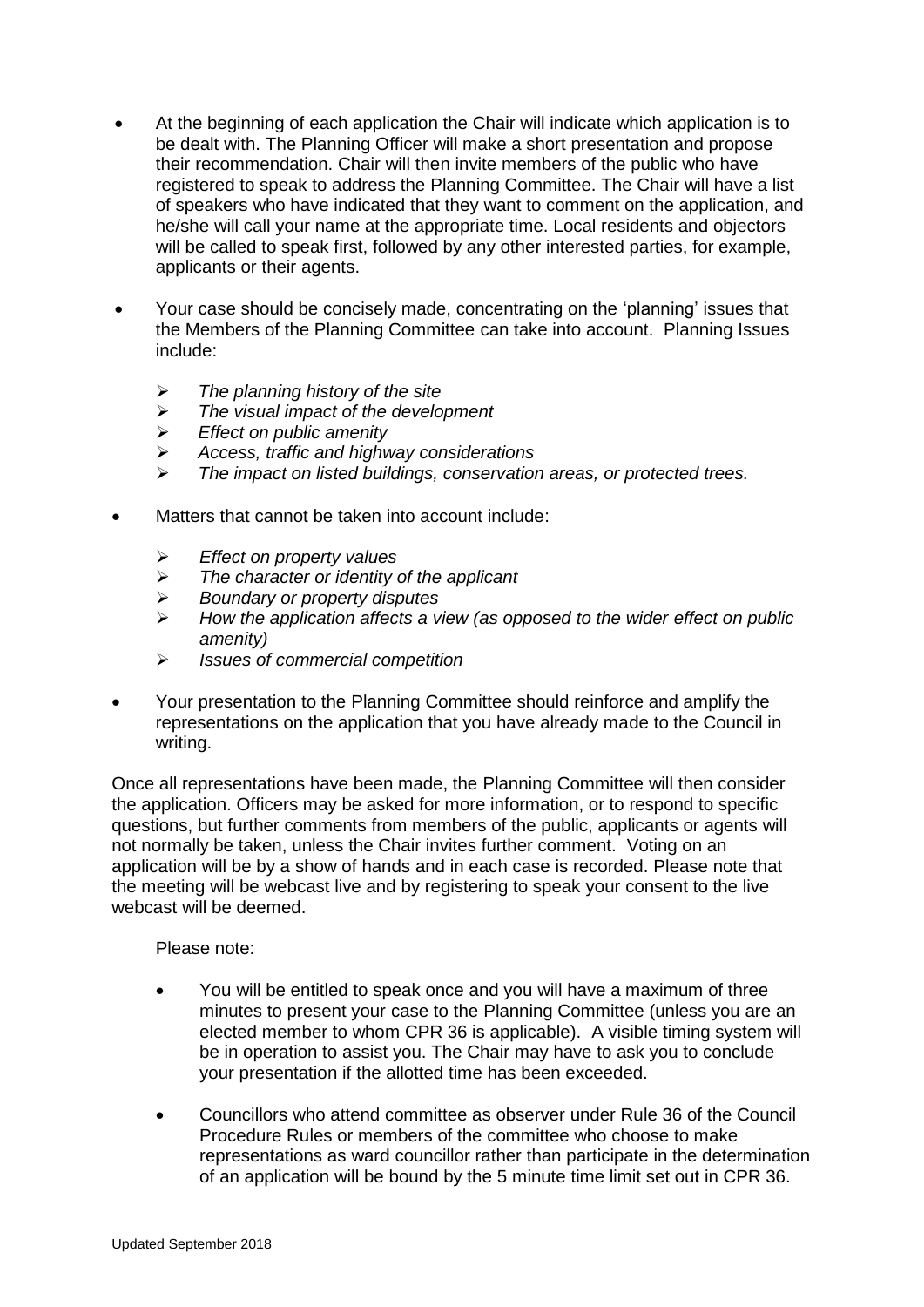- You will only be permitted to speak again in exceptional circumstances (as determined by the Chair) and only for the purposes of addressing wholly new issues that may have arisen during the debate or to correct information that is clearly incorrect.
- You will not normally be permitted to make power point presentations.
- The number of people who will be allowed to speak is at the Chair's discretion, and his/her decision is final. If there is a large number of attendees who wish to comment on the same application, the Chair may ask the group involved to organise a representative so that the case for/against may be put collectively.
- Any representations should be directed to the Councillor who is `Chairing' the meeting. By convention, this person is addressed as 'Chair'. If you refer to a Member of the Council, then the correct way to do this is to refer to them as 'Councillor (surname)'. Dialogue between members of the public and Members of the Committee or Officers is not permitted once the meeting has started.
- Direct questioning of individual committee members or officers will not be permitted. Any comments must be made to the Chair of the Committee.
- You should not pass messages to members of the Planning Committee before, during or after your presentation.

#### **Agenda for the Meeting**

The agenda for the meeting is available one week in advance of the meeting and can be viewed on the Kirklees Website. If you require any assistance in accessing the information, or would like to receive a hard copy of a report, please contact the Governance Officers whose details are provided.

An update is also usually circulated prior to the beginning of the meeting. This will provide details of any amendments made to the applications, further consultation responses and representations received since the formal agenda was published, and may include legal advice from officers to councillors on any issues that have been raised in those representations. However, the update should be brief and not raise wholly new issues.

### **Additional Information**

Decisions on planning applications can be challenged by the applicant making an appeal to the Secretary of State. In the English planning system, third parties eg objectors to the application, have no rights of appeal against the decision but may in appropriate circumstances seek to have the decision judicially reviewed in the High Court.

However, the Local Government Ombudsman can investigate any claims that the Council did not follow its own procedures, or allegations of impropriety. Ask a Council Officer for more information if you are considering approaching the Ombudsman.